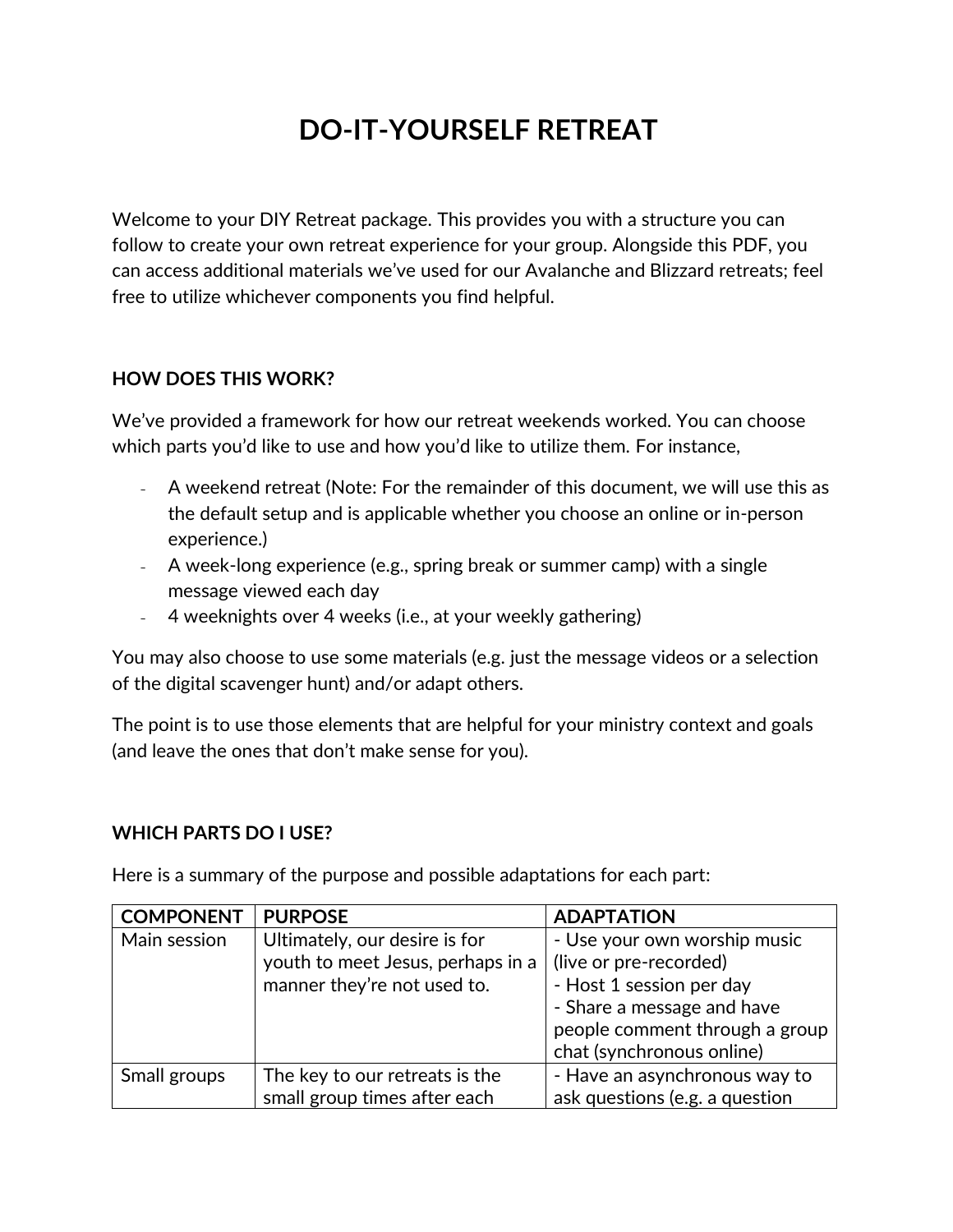| Team<br>Challenges                 | session. These are times where<br>youth can process the message,<br>ask questions and understand<br>how to integrate it into their<br>personal lives/walks with Jesus.<br>Sessions can be highly intensive<br>and include spiritually,<br>emotionally, mentally, and | box, a group chat, an online form,<br>via social media)<br>- Offer ways for people to<br>participate both in groups and<br>individually                                                                                                     |
|------------------------------------|----------------------------------------------------------------------------------------------------------------------------------------------------------------------------------------------------------------------------------------------------------------------|---------------------------------------------------------------------------------------------------------------------------------------------------------------------------------------------------------------------------------------------|
|                                    | physically challenging moments.<br>Team challenges or recreational<br>activities allow for youth to<br>decompress between sessions.<br>Team challenges are also a way<br>to build community through<br>shared tasks / experiences.                                   | - Have some synchronous<br>activities together and<br>asynchronous tasks students can<br>do at a time convenient to them<br>-Incorporate different<br>skills/intelligences where<br>possible to create greater<br>inclusivity               |
| Lead-in and<br>Lead-out<br>lessons | Especially in a weekend event,<br>it's helpful to extend the<br>experience both with a lead-in<br>lesson (to "on-ramp" into the<br>retreat) and lead-out (to<br>integrate the lessons into<br>everyday life).                                                        | - Host a lead-in and lead-out in<br>the regularly scheduled youth<br>group meetings before and after<br>the retreat<br>- Break down the lessons into<br>"bite-size" parts that can be<br>shared asynchronously and at a<br>higher frequency |
| Teams                              | At our retreats, we group<br>churches into one of 2-4 teams.<br>This gives youth opportunities to<br>work together with others and<br>offers a larger identity to<br>gravitate towards. The point<br>system gamifies and gives<br>meaning for the team challenges.   | - Create your own teams within<br>your groups.                                                                                                                                                                                              |

### **WHERE'S THE SUPPLEMENTAL MATERIALS?**

Many of the resources we used are available online at [cboqyouth.ca/diyretreat.](https://cboqyouth.ca/diyretreat)

# **WHO SHOULD I INCLUDE?**

A full weekend retreat is not something that should be planned and implemented by one individual. We suggest recruiting persons for the following roles: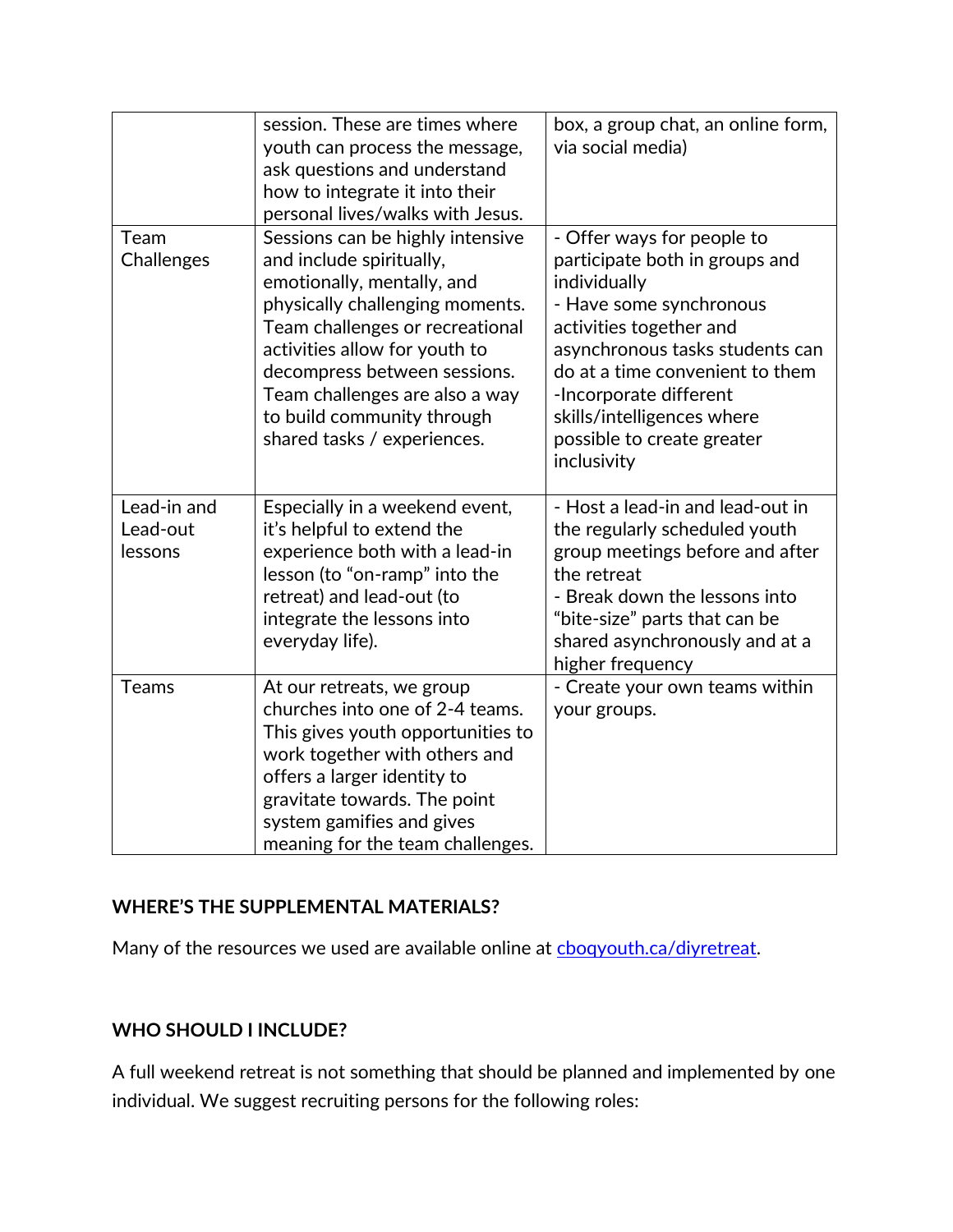- **General Manager:** oversees and ensures that all the various parts of the retreat are in place for your group.
- **Photographer:** captures pictures of participants and team challenge results. This can be a team of photographers.
- **Videographer:** captures video footage of participants. This can be a team of videographers. They may also choose to create a highlight video encapsulating the experience.
- **Food Services:** (for in-person experiences) ensures all food and beverages are appropriately obtained and distributed. Having water bottles available is recommended.
	- o Note: Be sure to follow your public health guidelines and church policies on any food handling. If there are restrictions, you may want to advise participants bring their own food.
- **AV Coordinator:** ensures all audio-visual requirements are operational (whether meeting in-person or online).
- **Recreation Leader:** gathers supplies and explains and enforces rules for games and other fun, team building, elements of the event
- **Prayer Leader:** ensures the group and event is covered in prayer. This may include a team of prayer persons coordinated by one individual.
- **Administrator:** ensures all due diligence requirements (e.g. compliance with the child safety policy, obtaining photo releases, etc.). This person communicates all applicable details to participants (leaders, students and parents).
- **Social Media:** shares any memorable moments via your group's social media accounts. This person may also choose to interact with other groups (or Avalanche personnel) via social media.

Please note: individuals may be able to hold more than one role, as long as you continue to have the necessary supervision for your students.

# **SUGGESTED WEEKEND SCHEDULE**

Friday

| <b>TIME</b>     | <b>ACTIVITY</b>                                  |
|-----------------|--------------------------------------------------|
| 7:30-7:50       | Team time (or hype time if you don't have teams) |
| $ 8:00 - 9:00 $ | Main session                                     |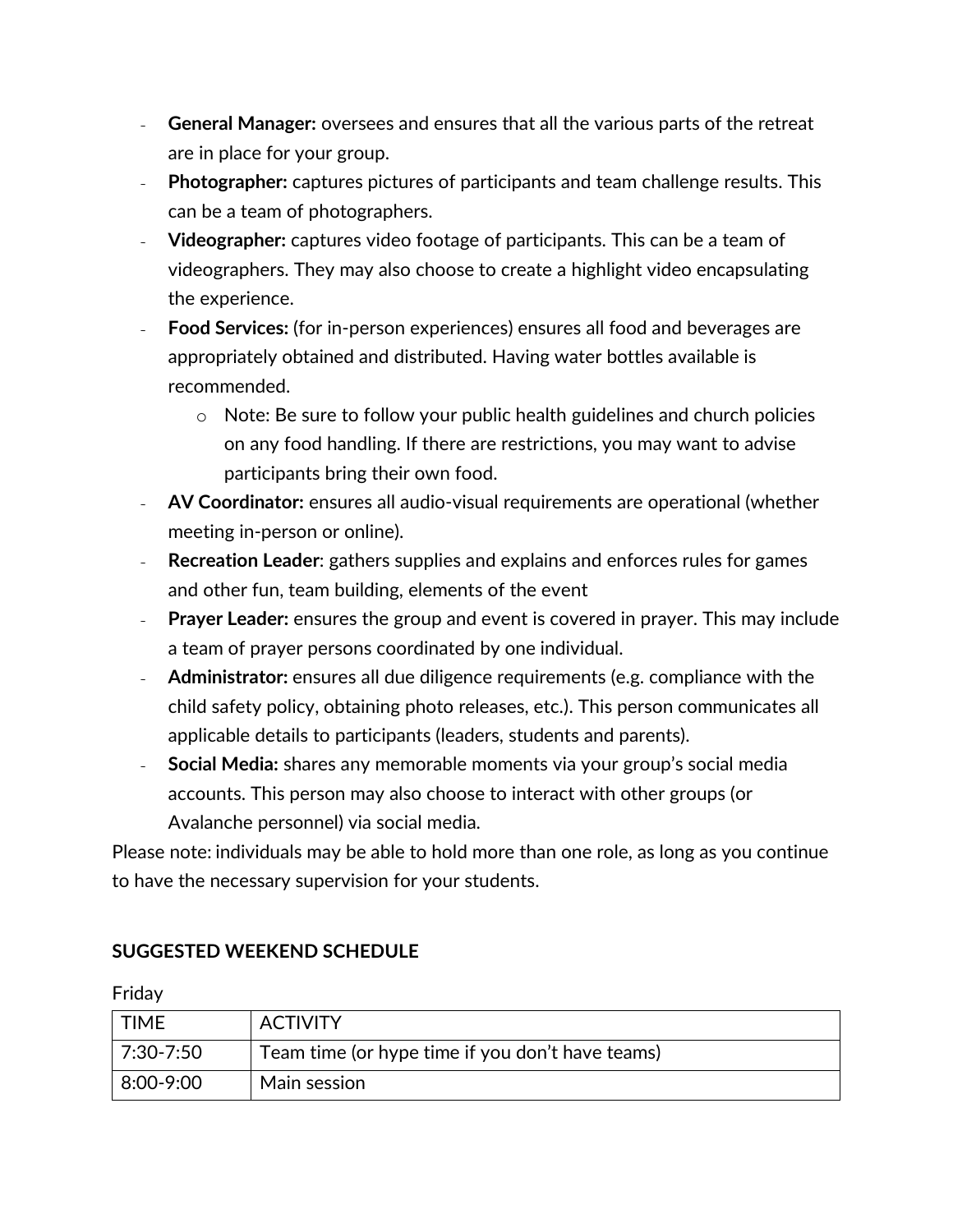| $9:00-9:45$ | Small groups       |
|-------------|--------------------|
| 10:00-10:30 | Late night options |

# Saturday

| <b>TIME</b>   | <b>ACTIVITY</b>                                  |
|---------------|--------------------------------------------------|
| $9:00 - 9:30$ | Team time (or hype time if you don't have teams) |
| $9:45-10:45$  | Main session                                     |
| 10:45-11:30   | Small groups                                     |
| 12:00-1:00    | Lunch                                            |
| 1:00-5:00     | Team challenges                                  |
| 5:30-6:30     | <b>Dinner</b>                                    |
| 7:30-7:50     | Team time/Hype time                              |
| 8:00-9:00     | Main session                                     |
| $9:00 - 9:45$ | Small groups                                     |
| 10:00-10:30   | Late night options                               |

# Sunday

| <b>TIME</b>   | <b>ACTIVITY</b>                         |
|---------------|-----------------------------------------|
| $9:00 - 9:30$ | "Ask your leader" (Q&A with the leader) |
| $9:45-10:45$  | Main session                            |
| 10:45-11:30   | Small groups                            |
| 11:30-12:00   | <b>Closing ceremonies</b>               |